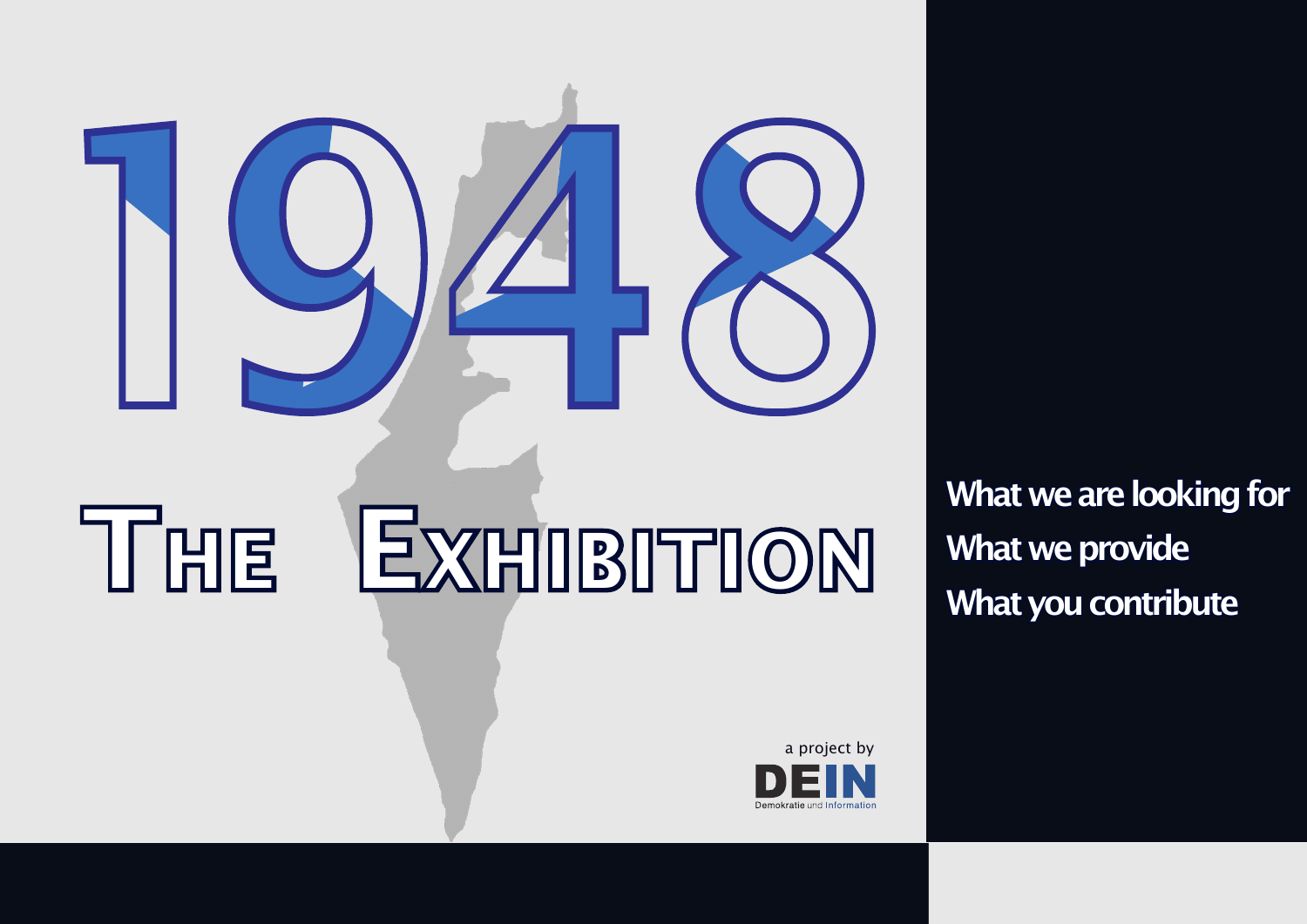#### wha t we are looking for

Time to stand up and inform about Israel's good reason for being. Time for "1948. The Exhibition" to go global. We are now encouraging organizations around the globe who want to engage against Antizionism and Antisemitism and are capable and motivated to organize local presentations of "1948. The Exhibition" in their respective country.

What you get and what you contribute is shown on the next few pages.

If you want your organization to take part in this global project on Israel's founding phase, then get in touch with us:

https://www.1948-web.de/global

"1948. The Exhibition" has been shown across Germany at more than 80 institutions, with many exhibitions already scheduled in the future.

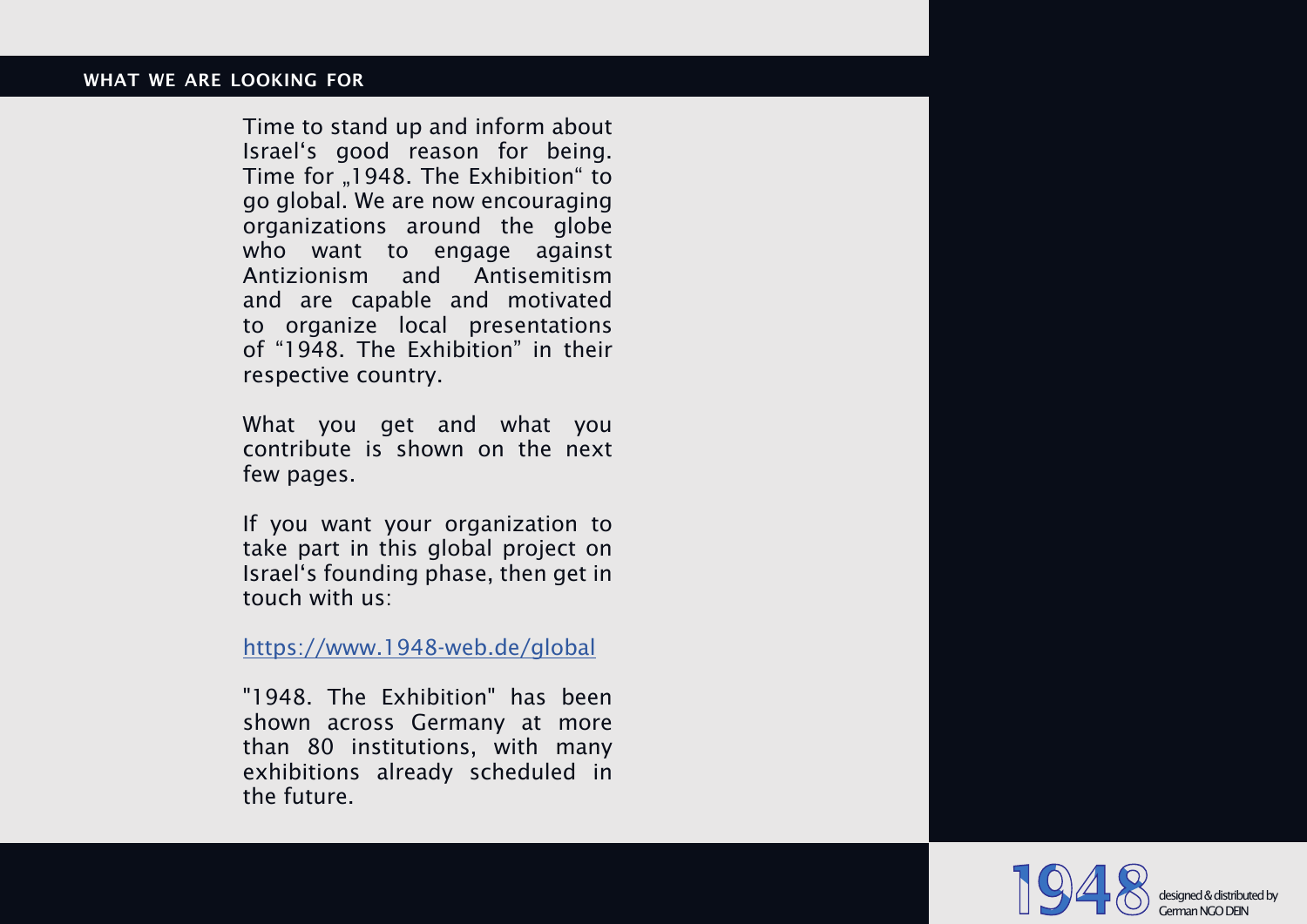#### WHAT WE PROVIDE YOU WITH

| 1. Ready to go<br><b>Exhibition material</b>                                                               | 2. Training for your<br>team (online)                              | <b>3. Optional services</b><br>(on demand)                       |
|------------------------------------------------------------------------------------------------------------|--------------------------------------------------------------------|------------------------------------------------------------------|
| Exhibition boards (ready-to-<br>print)                                                                     | Organizational best practice<br>cases from our experience          | <b>Translations</b><br>Tailored graphics and layout              |
| <b>Text Audio Guide</b>                                                                                    | <b>Historiographic sessions</b>                                    | (billboards, leaflets, ads)                                      |
| Catalogue<br>(ready-to-print)                                                                              | <b>Argumentative sessions</b><br><b>Deconstructing Palestinian</b> | Web (content management,<br>campaigning)                         |
| Pool of ideas for events<br>surrounding your local<br>exhibitions                                          | propaganda<br>Political psychology                                 | Face to face / local<br>meetings, presentations and<br>trainings |
| <b>Promotion concept</b><br>Templates / forms for entire<br>exhibition management                          | Presentation tools for guides                                      | further services depending<br>on your local demand               |
| Pool of potent<br>communication topics<br>and text blocks for your<br>marketing and engagement<br>strategy |                                                                    |                                                                  |
| Ideas for finding local<br>exhibiting partners                                                             |                                                                    |                                                                  |

## Geographic exclusivity for an agreed time period



designed & distributed by German NGO DEIN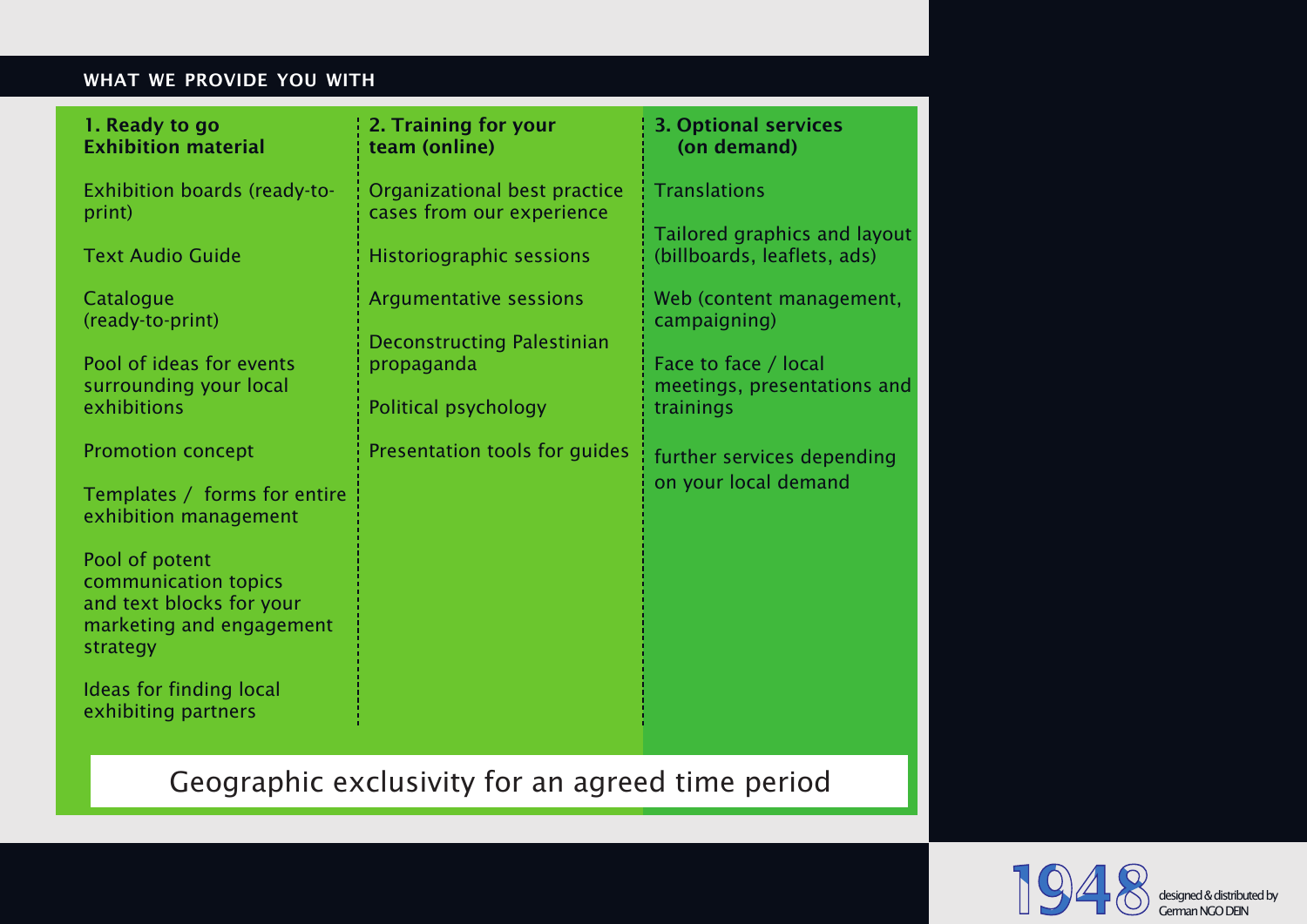#### WHAT YOU CONTRIBUTE

#### Exhibition

Overall program management in your country Organization of local exhibitions, together with your local partners

Trained guides offering tours of each exhibition

#### Support education and values

Local cooperation with schools / universities to thrive for young adults as a focus group Cooperate with institutions (private/public) standing firmly against any form of Antisemitism, racism or xenophobia

#### **PR**

Set and execute a PR-strategy accompanying the exhibition Monitor and collect publications related to the exhibition Build a list of journalists and politicians endorsing Israel's full right to existence, defense and prosperity.

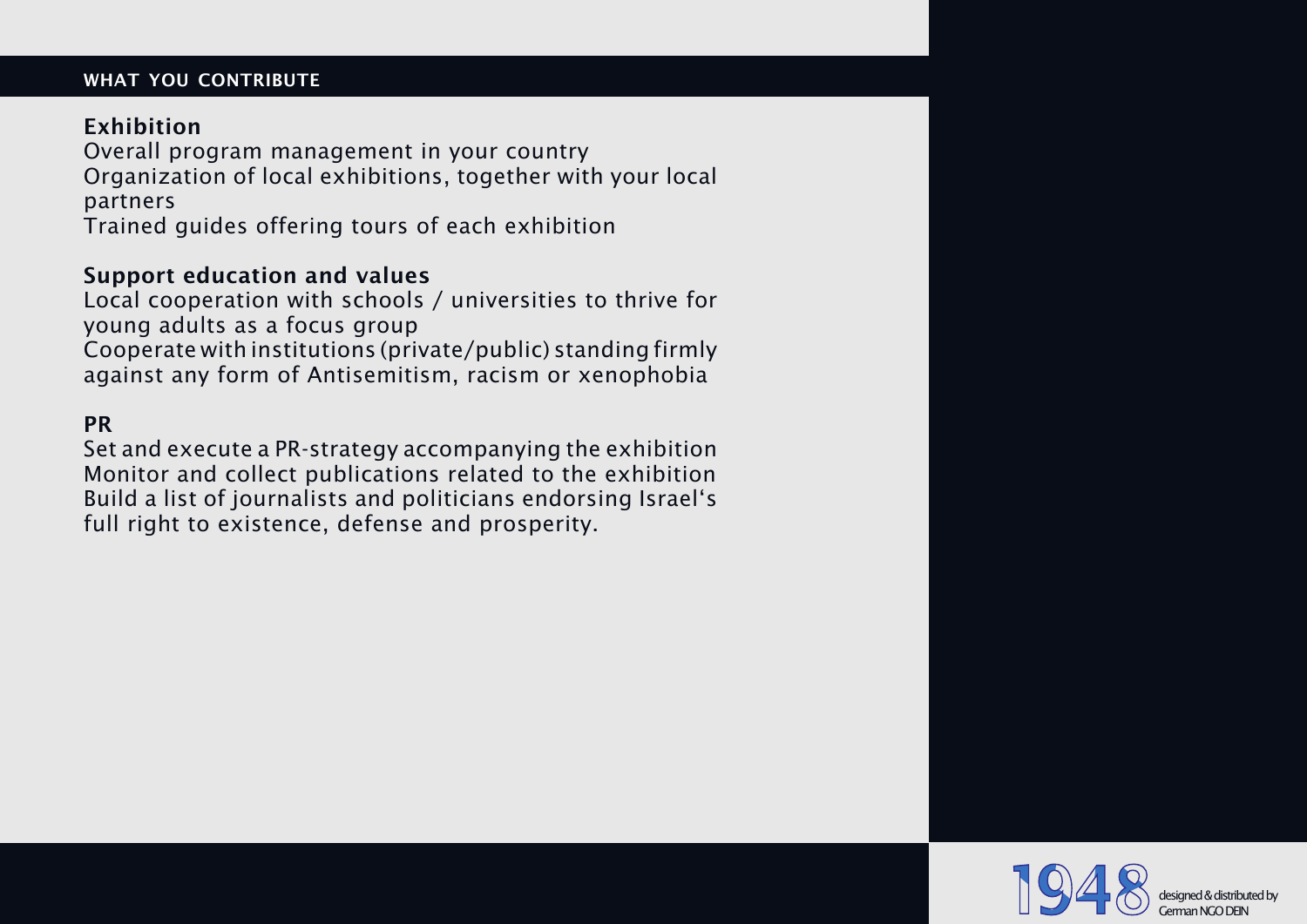#### finance and refinance

#### Our financing

As an NGO, we need to cover our costs and copyrights for the internationalization of "1948. The Exhibition". Hence, we will have to ask global partners for a license fee.

Annual copyright fee applies (adjusted to local purchasing power)

### Your refinancing

We will provide you with our own local refinancing practice and best cases, e.g.

how to involve both public and private "exhibitors"

how to build a supporter base and other useful measures to create value with "1948. The Exhibition"